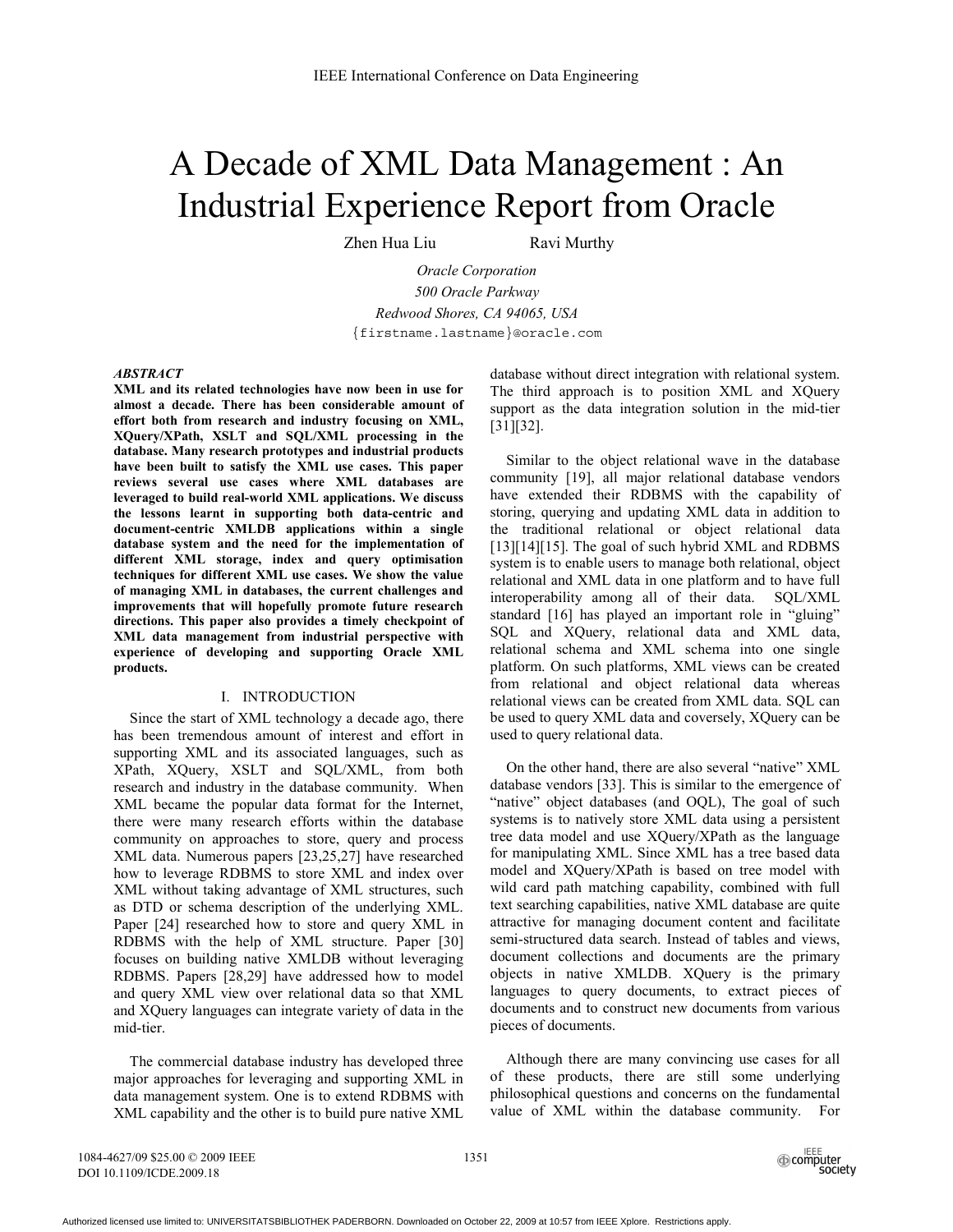example, paper [2] questioned that thirty years of relational database research and industrial practices have proven that relational data model is much better than hierarchical data model or network data model, isn't XML with its hierarchical tree based model regressing us back to the hierarchical data model? Is relational model not sufficient i.e. do we need XML? Does XML have to be persisted as a tree to match its logical data model? What are the database application use cases for which XML is best suited? In terms of query languages, report [45] argued that "we have moved from SQL to XQuery, one declarative language to a second declarative language with roughly the same level of expressiveness". So what is the significant value of XQuery compared to SQL?

In this paper, we will attempt to answer these questions based on the analysis of actual customer XML application use cases and their adoption of XML technologies in RDBMS. It is also based on our own development experience of Oracle XML database systems. We find that since the concept of XML is too general, the attempt of finding 'one size fits all' universal XML storage and index solution is not feasible. Instead, it is important to classify XML use cases into different categories and leverage different XML indexing, storage and processing techniques in each category. Failure to do so may cause sub-optimal solutions and raise doubts of the value of XML in DB world. Only when we model XML as an abstract datatype requiring different processing techniques for different XML use cases , then we can fully realize the fundamental value of XML in database community. We discuss these points in section 3.4, 4.5 and 6.

In summary, the main contributions of this paper are

- *A.* We show the importance of separating XMLDB applications into **data centric XMLDB applications** and **document centric XMLDB applications** because the two classes require different XML storage, indexing approaches and query optimisation and processing techniques.
- *B.* We show the idea of modelling XML as an **abstract data type** in database and using an advisor wizard to find the best XML storage, index and processing models for different XML applications.
- *C.* We show that promoting XML data model does not attempt to recycle prior hierarchical database model. Instead, modelling XML as an abstract data type enables us to use XML as different models for different shapes of data. We show that XML acts as a **presentational model** for relational data and enhances the hierarchical expressive power of the relational model. We also show that XML is an adequate **logical data model** for semi-structured data and **physical**  data model for managing content repository data.
- *D.* We show how XQuery combines the capabilities of declarative data query, imperative data programming

and flexible data transformation paradigms into a single language. Therefore, an optimal implementation of XQuery language requires several different processing techniques and poses many challenging research opportunities.

The rest of this paper is organized as follows. Section 2 discusses various XML use cases to provide concrete examples for A). Section 3 discusses the modelling of XML for different type of data to support B) and C). Section 4 discusses the improvements needed and challenges ahead for XML processing to support B) and D). Section 5 shows the empirical data for A). Section 6 discusses the fundamental lessons learnt to support A). Section 7 concludes the paper.

## II. XML APPLICATION USE CASES

## *A. Usecase: XML Data and Report Generation*

XML is widely used as a format for data transfer and thus needs to be generated from relational data for business data exchange and report generation. This is one of the most common use cases for XML enabled RDBMS. The generated XML data is hierarchical in nature corresponding to the master-detail-detail hierarchy in the typical OLTP relational model. There are two syntactic ways of generating XML data in RDBMS. One is SQL/XML centric and the other is XQuery centric. The SQL/XML centric approach is to use SQL/XML [16] generation functions, such as XMLElement(), XMLForest(), XMLConcat() and XMLAgg(), that can declaratively generate arbitrarily shaped hierarchical XML data from relational data. The significance of the XML generation functions is that they support generating hierarchical data from relational data inside RDBMS using XMLType as an abstraction. The XQuery centric approach is to use pure XQuery with deeply nested XQuery constructor expressions. The base relational or XML data is accessed as a built-in XQuery function that is able to generate XML from flat relational table. One such example is *ora:view()* function in Oracle XMLDB [13]. Query 1 shows the XQuery example. The XQuery extension function *ora:view()* generates XML from a relational table/view (in this case "*COMMERCE*") or an XMLType table/view (in this case "*ATTR\_XMLT*") transparently.

However, both the SQL/XML centric way and the XQuery centric way are algebraically equivalent. Both can be optimized into the same underlying XML extended relational algebra and executed on the underlying SQL/XML engine [17].

*<counties> {for \$c in ora:view("COMMERCE") let \$coc\_county := \$c/ROW/COC\_COUNTY/text(), \$coc\_name := \$c/ROW/COC\_NAME, \$coc\_phone := \$c/ROW/COC\_PHONE/text()*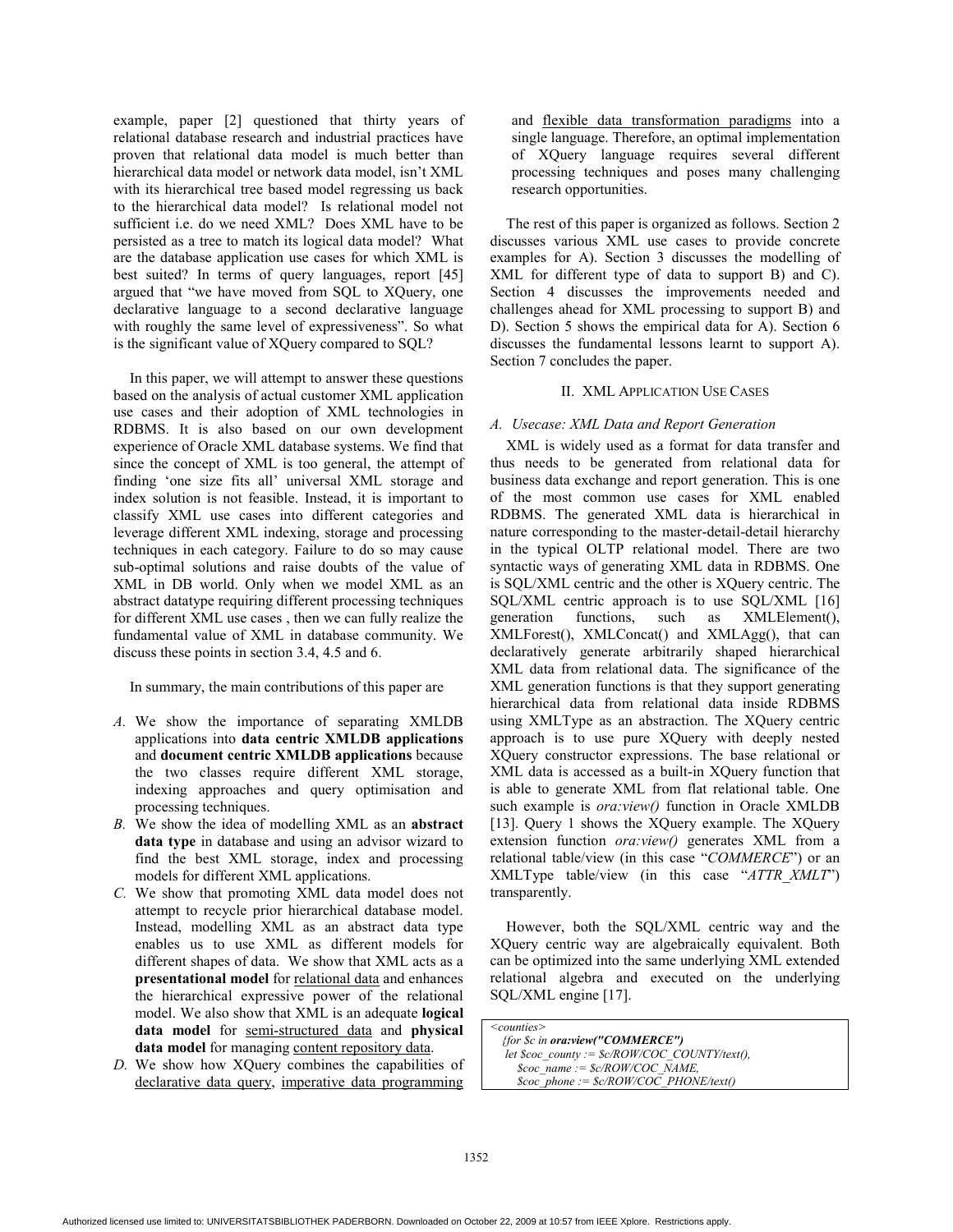| order by \$coc_county                                             |
|-------------------------------------------------------------------|
| return                                                            |
| $\langle$ county $\rangle$                                        |
| $\langle$ name $\rangle$ {\$coc county} $\langle$ /name $\rangle$ |
| $\leq$ chamber                                                    |
| $phone="$ / $% coc$ phone}">{\$coc_name/text()}                   |
| $\leq$ attractions>                                               |
| {for \$a in ora:view("ATTR XMLT")                                 |
| where $\&\ncoc$ county = $\&\ndation/count\$ /text()              |
| return \$a                                                        |
|                                                                   |
| $\le$ /attractions>                                               |
| $\langle$ /county>}                                               |
| $\le$ /counties>                                                  |

#### **Query 1- XML Report Generation with pure XQuery**

#### *B. Usecase: Structured Query Over XML*

This use case is the reverse of the previous relational to XML generation case that we discussed above. In this use case, the XML data (potentially generated from a relational store) is received and then (after some preliminary analysis and cleansing) decomposed into a set of relational tables. Even if the XML were generated from a relational store, there is value in using XML as the intermediate transport format. This allows decoupling of the physical schemas of the source and target databases. Finally after decomposing the XML into relational tables, users are able to access these relational tables directly. This use case is typically known as 'XML shredding'. However, the problem with shredding is that users still need to manipulate relational data directly, not XML. One of the key features of an XML enabled RDBMS is to hide the XML shredding (and SQL query) via the XML datatype. Such system enables user to register the XML schema for XML data directly into the system so that the system can generate a set of object types and object relational tables underneath the cover for storing the XML data. Users directly manipulate the XMLType table without worrying about its shredding details. They directly use XPath, XQuery and SQL/XML to query XMLType table without having needing to explicitly refer to the underlying relational storage tables. The RDBMS optimizer is extended to support XML Queries and can rewrite XPath/XQuery to SQL/XML constructs over the storage tables transparently. Query 2 shows an example of creating a XML schema based *purchaseOrder* table. As shown, the SQL/XML query with XMLQuery() and XMLExists() operators and embedded XQuery/XPath is rewritten by XML query optimizer into an equivalent query without XQuery/XPath.

Paper [11] discusses the XML schema based object relational storage and [12] presents XML rewrite in such use cases. Although this type of use case does not show the value of XML in terms of handling semi-structured data, it has the value of showing XML as a good presentation data model for accessing relational data in a

hierarchical way. We will discuss further details of this in section 3.1.

Although XML schema registration results in standard shredding of XML data, there are use cases where the default automatic way of shredding data is not adequate. In these use cases, users leverage XMLTable [22] construct to create relational views over XML. Afterwards, all the relational access can be built over this set of base XMLTable views. The XQuery used in the XMLTable construct is complex such that that automatic shredding is not feasible.



#### **Query 2 – Schema based XML Query and Rewrite**

Beyond structured XML, users want to just extract some structured data from the XML for query without the need to fully shred the XML data. Sometimes, it is not even feasible to fully shred the XML data because there is no XML schema or the XML schema has too many optional components and fields and 'any' types so that a straightforward shredding solution may results in creation of many relational tables with sparsely populated content. However, the set of queries to access the XML are predetermined by the particular XML applications. All the query accesses are well controlled and there are no ad-hoc queries during application run time. Therefore, the index to satisfy these queries can be determined ahead of time. The TPoX benchmark paper [37] illustrates examples of such usage pattern where structured components of XML need to be indexed and queried.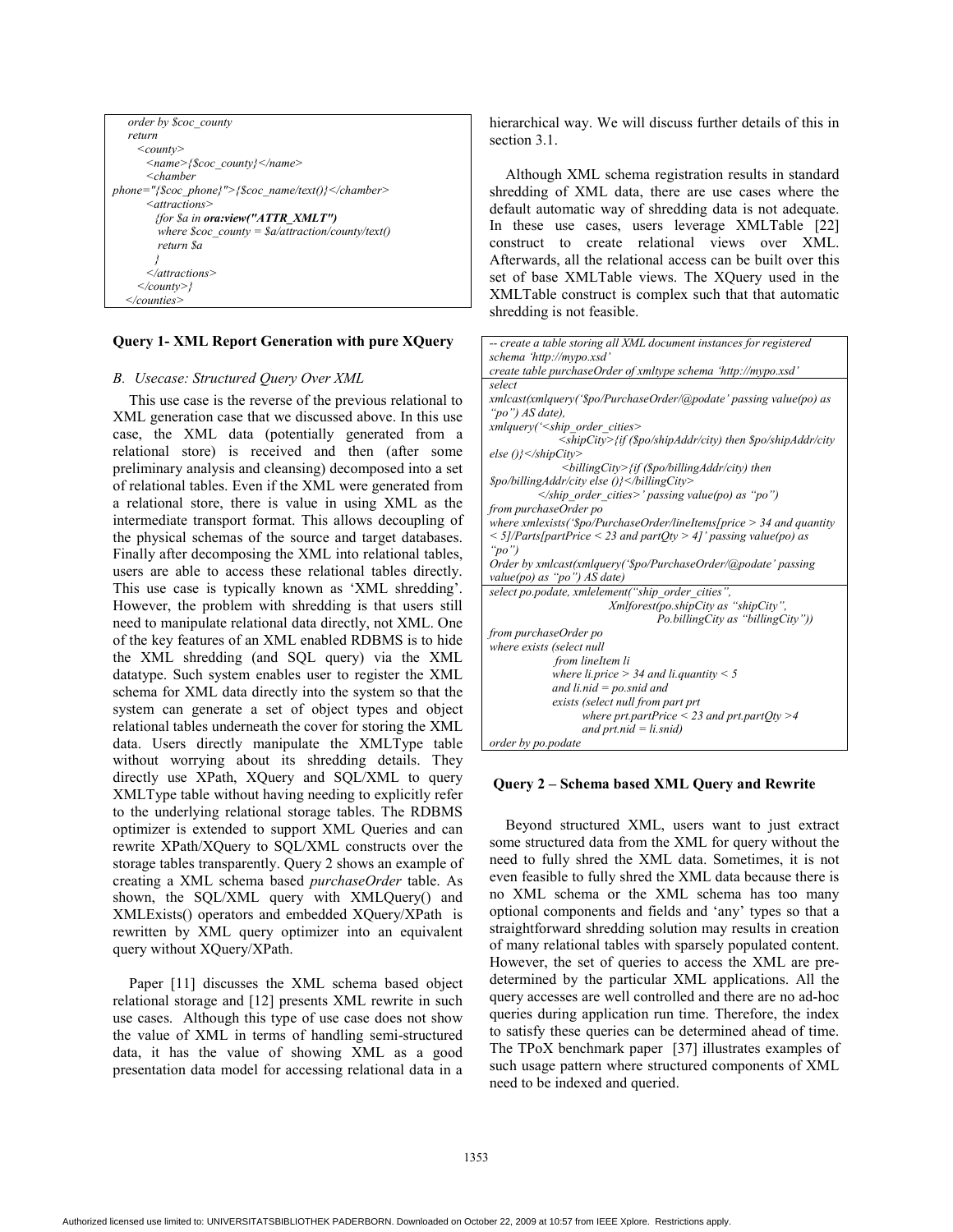## *C. Usecase: XML for Content Management*

XML documents are heavily used to represent human edited information in content stores and knowledge databases. Owing to its SGML legacy, XML is primarily used in these domains as a simpler and more standard format. XML also goes much beyond HTML in its ability to mark up the content and associate interesting semantic tags to portions of content. The XML markup is then exploited to improve relevance of search, and also for reuse and re-purposing the content within many documents and applications. XML is invaluable for applications such as books-on-demand where relevant content is pulled together dynamically based on user interests, and a customized book is generated on the fly.

We have studied several customer implementations of XML based solutions for content management within Government legislatures, legal firms, etc and summarize them as follows. XML is the native format for representing the human edited information. An XMLaware client or editor is used to create or update the content. Instead of raw tags being exposed to the endusers, subtle semantic markers are used. The XML content that is created via user interactions is stored as XML into the database. The XML schema is typically quite complex with a large number of tags, high degree of variability, optional tags, and recursive structures. The amount of XML content is also typically quite large (hundreds of megabytes is common). XML processing instructions and comments, which are typically alien in data centric XML, are common in this use case. Queries are used to both (a) identify documents matching keywords and structured queries as well as (b) extract matching fragments. Due to the large size of documents and possibly expensive post-filtering, indexes are augmented to store fragment level pointers – facilitating direct fragment extraction.

In content management applications, XQuery and XSLT are the primary languages to provide direct manipulation of document content. Although XQuery is used similar to SQL in the usecases of querying structured XML, XQuery shows its full power when it is used in content management applications because it can declaratively transform, construct and flexibly traverse the document content, far beyond the capabilities of SQL. The (simplified) query example below illustrates some of the typical operations in a content management application. Note the use of descendant axis (//) (and in other queries - wildcard steps). Also the query combines full text search along with other structured conditions. Finally the returned value is constructed from multiple extracted fragments with possible transformation.

 In content management applications, document references need to be managed as first class constructs. In

particular, intra-document and inter-document references have to be stored, indexed, queried and updated. For example, there are references from the table of contents to all the chapters of a book. Further, a piece of the content may be reused in several places e.g. the Safe Harbour statement is included in all financial statements. This is typically tracked as (a different kind of) reference. Some sample requirements in this scenario are :

- Find all references to a document (link query)
- Which content referenced by this document has been modified in the last week? (link query combined with other query conditions)
- List the most heavily referenced content (link analysis)

*for \$b in fn:collection(''/books') where \$b/author=\$a or ft:contains(\$b/abstract, 'XML Query') return <citationinfo> <bookinfo>{\$b/title}</bookinfo> <citations>{\$b//citation}</citations> </citationinfo>* 

#### **Query 3 - Sample Query in Content Management**

The current standards such as XML schema, XLink and XInclude do not completely address these requirements. Consequently applications have to implement a large amount of custom code to enforce the link constraints and semantics. [39, 40] has proposed several declarative mechanisms for comprehensive link management and better support for graph data models within XML. The XML schema framework is extended to express constraints on links, namely the type of link target, referential integrity and acyclic constraints. The query language is extended with functions to traverse links in both the forward (*fn:deref*) and reverse (*fn:getInLinks*) directions. A sample query with proposed extensions is shown below. The citation element is a link to another book. All citation links from the given book are traversed to extract their titles. Additionally all links to the given book are also identified and their titles extracted.

| for \$b in fn:collection("/books")                                 |
|--------------------------------------------------------------------|
| where \$b/author=\$a or ft:contains(\$b/abstract, 'XML Query')     |
| return                                                             |
| $\le$ citationinfo $\ge$                                           |
| <bookinfo>{\$b/title}</bookinfo>                                   |
| <citedbyme>{fn:deref(\$b//citation)/title}</citedbyme>             |
| <citesme>{fn:getInLinks(\$b, citation)/fn:root(.)/title}</citesme> |
| $\le$ /citationinfo>                                               |
|                                                                    |

#### **Query 4 - Query using Link Functions**

#### *D. Usecase: Heterogenous and Ad-hoc XML Store*

The biggest benefit of XML is the possibility of schema-later or schema-never applications, compared to other data models that invariably insist on schema-first approach. In this usecase, XML documents originating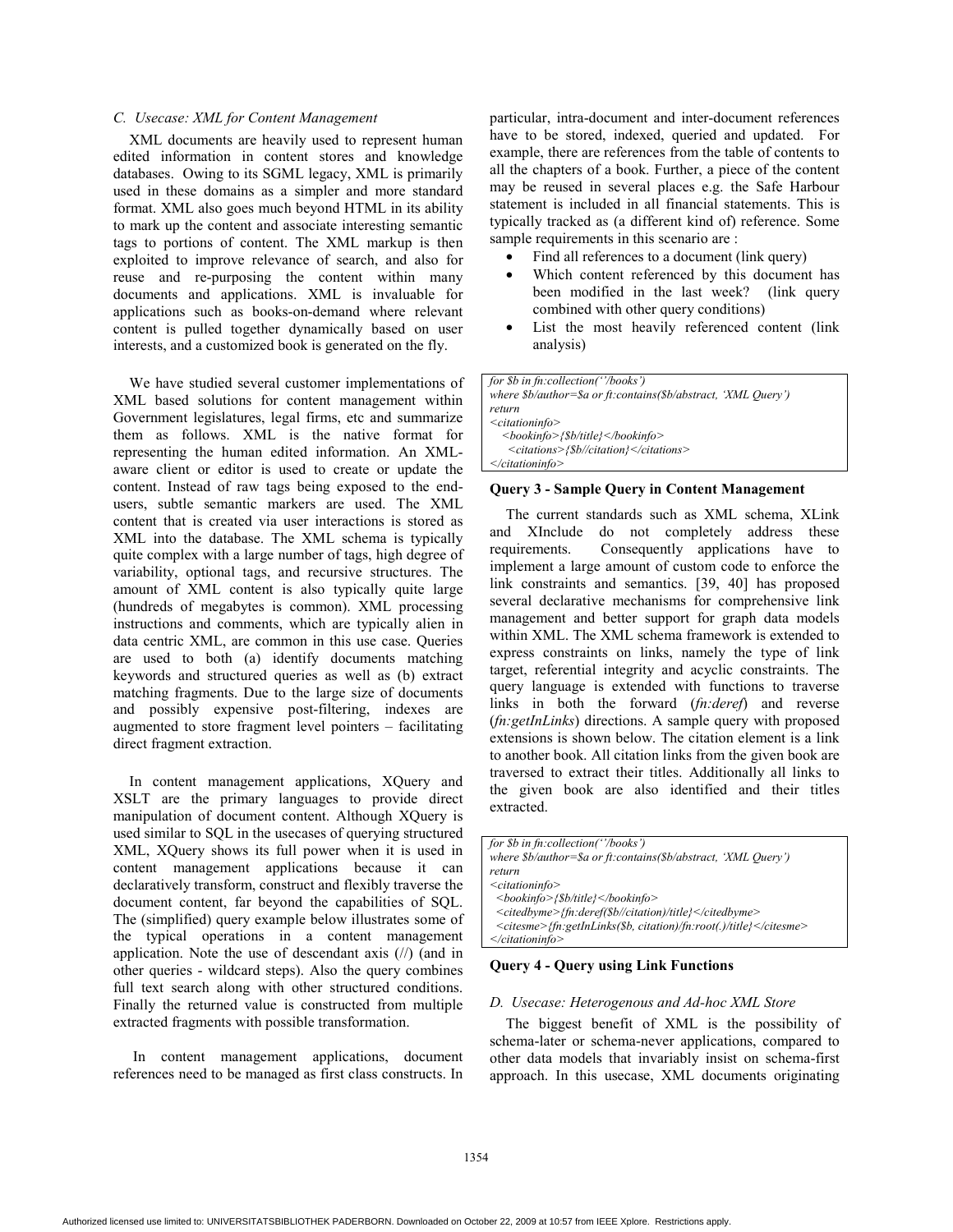from a number of different disparate data sources are aggregated into a single central repository. The owner of the central repository has little or no authority to impose a single schema on all the data sources. Instead there is a loose understanding (in the best case) of a set of interesting tags that might be used within the documents. Each of the different data sources (applications) has a different realm of control. It may have a local schema that might use some of the interesting tags mixed in with many local tags. Note that the context of the interesting tags (i.e. hierarchical nesting) may be quite different in the different sources. The goal of the application is to store and query the documents in the centralized repository in some meaningful fashion.

The common queries in this scenario involve XPath wildcards and/or descendant axes. This is understandable given that there is no universally accepted schema. Instead users search for interesting tags (in any context) using the descendant axes. The main indexing strategy here is the universal XML Index [13] that indexes all tags, paths and values in the XML documents. This provides an efficient mechanism to lookup any tag and/or value without apriori schemas. We also see full text search within a tag context being very useful in this scenario.

| for \$r in fn:collection('/accidentreports')                                                                                    |  |
|---------------------------------------------------------------------------------------------------------------------------------|--|
| where $\frac{S_r}{\text{right}} = 'Ford'$ and ft: contains $\frac{S_r}{\text{right}}$ (solution to $\frac{S_r}{\text{right}}$ ) |  |
| return Sr                                                                                                                       |  |

## **Query 5 - Query against Ad-hoc XML**

The basic wildcard query returns all results in a flat list. A better result strategy is to categorize the results based on their context i.e. return the interesting path contexts and the number of results in those contexts. The categorized results provide a succinct but very useful understanding of the result set and allows the user to drill down (or refine) the specific context of interest – thereby iterating from a loose search with no context to successively better contexts. This process is similar to faceted or parametric search but the set of facets or parameters is not predefined. Instead it is calculated dynamically from the query results.

#### **Query 6 – Query Refinement**

Although the initial set of documents in the collection have no apriori schema, it is still very useful to derive partial schemas from the instances themselves. This is similar to structural summaries or Data Guide work presented in [10]. One difference is that the inferred schemas also have typing information such as datatypes for scalar elements, facets such as min and max values, etc in addition the structural summary. Another difference is that it may be sufficient to derive a good enough schema instead of a comprehensive summary. This will prevent exception cases from polluting the common case. For example, if the field <Age> appears as a integer in most of the documents but as a string in a few instances, the inferred schema may still declare it as a integer field and deem the exception cases as validation errors. Much of this behavior can be configured via threshold parameters. The inferred schema can then be used for formulating better queries.

#### III. XML MODEL FOR DIFFERENT TYPES OF DATA

Logical and physical data design independence is a well-known principle. Database system is divided into logical data model and physical data model. The **logical data model** describes the conceptual layout of the data on which a declarative language is defined so that the language has well defined semantics under the model. **Physical data model** defines how the data is represented in memory or disk, how the data is indexed and partitioned to speed up queries. Changes to the physical model should not impact the language functionality but may impact its performance. However, applications often demand various **presentation data model**s that are more natural and native to the application objects. There can be many presentation data models for one logical data model and there can be multiple physical data models to support one logical data model. In this section, we will show that XML plays an important role for modelling different types of data.

## *A. XML as hierarchical presentation data model for relational data*

"Making Database Systems Usable" paper [1] argued that "To make database system usable, it is required to support various presentation data models to match user's logic view of the system. This is beyond just creating an attractive user interface to the database system, but rather creating and supporting conceptually different presentation data models than the logical and physical data model in the underlying database system.

From this perspective, XML has its value because its hierarchical tree based data model serves as an excellent presentation data model on top of underlying flat relational data model in RDBMS. RDBMS with XML extensions supports the intuitive hierarchical data model that end users are familiar with. With hierarchical XML data model, users can use path-like languages, such as XPath to traverse hierarchy without worrying about join operations. In fact, simple path expressions from XPath [20] are essentially projection and selection operations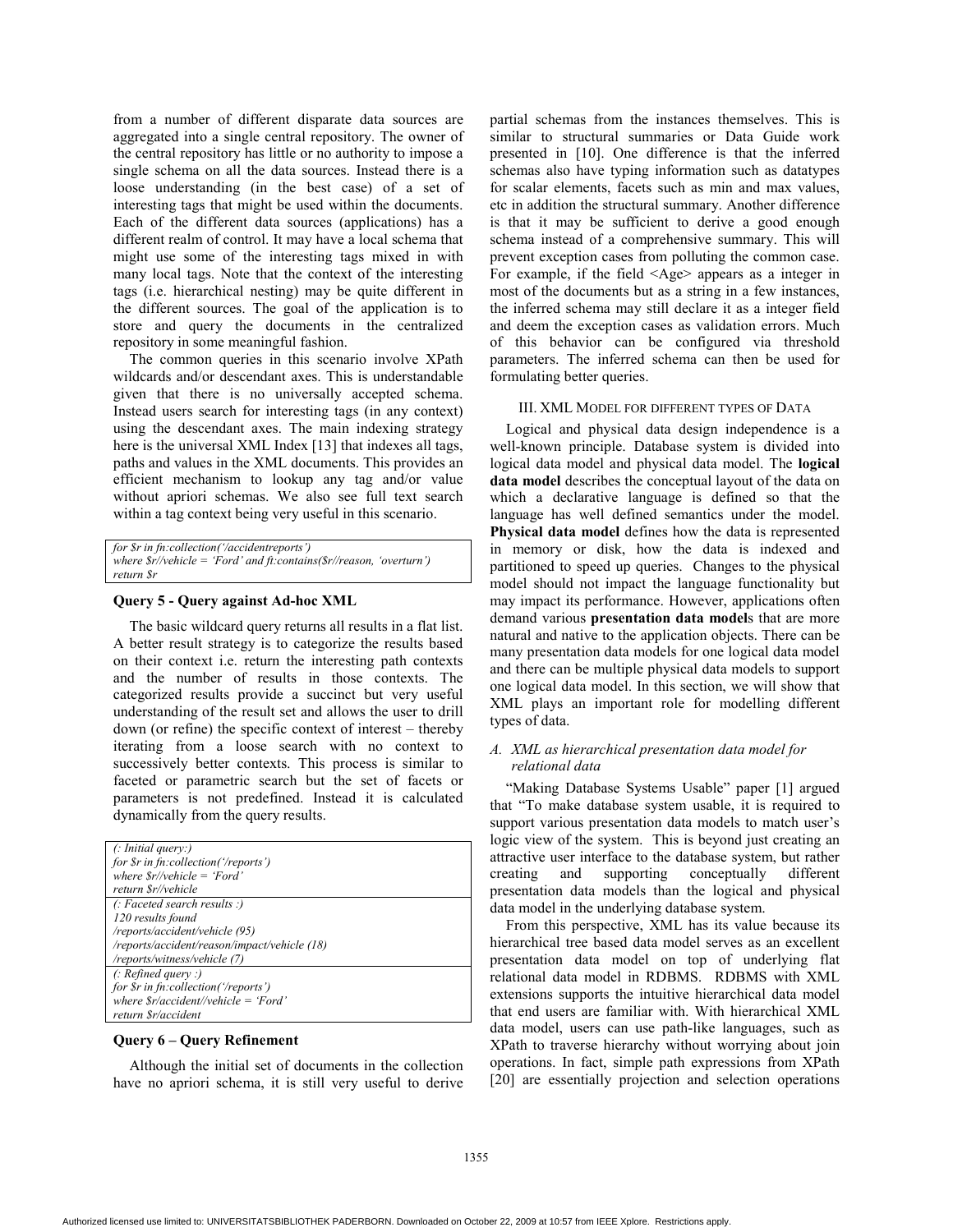without any explicit join operations. This is aligned with the argument from [1] that a good intuitive query language should only have selection and projection without explicit joins.



## **Figure 1- Presentation, Logical, Physical Data Model Relationship**

In current RDBMS, users have to understand the explicit primary/foreign key join relationship before writing SQL queries. Although creation of high-level relational views is able to hide the details of the join relationship, the result of relational view is still a flat relation. But users want to manipulate high-level hierarchical objects inside RDBMS directly! Consequently, the impedance mismatch between the hierarchical view of data from user's perspective and the flat physical relational view from database system perspective has to be resolved outside RDBMS resulting in many object relational mapping tools today.

Supporting XML as presentation data model in RDBMS with a set of functions and operators that directly manipulate XML has precisely solved the impedance mismatch problem. SQL/XML [16] has defined a set of XML generation functions to construct hierarchical XML data from flat relational data. For example, XMLElement(), XMLForest() makes singular object whereas XMLAgg() makes collection objects. XMLConcat() glues different objects together. XPath embedded functions, such as XMLQuery() and XMLExists() make path driven query over XML very easy for users. The XMLTable construct, conceptually an inverse operator for XMLAgg(), is able to decompose XML and cast it back to relational data. These inverse algebraic relationships among these functions and operators make XML query optimization and rewrite over relational data feasible [11][12]. The benefits of having algebraic operators for presentation data model is further backed up by "The painless future" section of paper [1] which states that "We must develop an algebra of operations in the presentation data model such that the basic needs of most users are met by a very small number of operators, thus reducing the barrier to adoption".

However, having argued that XML is a good presentation data model, then why not use XML as the actual physical data model for hierarchical data? Why store hierarchical data using relational model? Our answer is that for highly structured XML data, relational data model provides a great physical data model and there is no *reason* to switch it to physically persisted XML trees. Doing so would inevitably regress both the theoretical advantages and practical success of relational data model that has successfully replaced the old hierarchical and network data models [2]. We observe the following key points when we analyze physical tree storage models for structured XML:

First, the flat relational data model gives tremendous freedom for the optimizer to decide how to search for the data from any relations in the hierarchy instead of forcing the top-down search direction directly supported by the physical hierarchy. Any secondary indexing strategies on the semi-structured data to facilitate the top-down, bottom-up, hybrid query plans [46] is essentially the same as the relational optimizer determining the optimal join order.

Secondly, when XML data is highly structured and can be described by a pre-defined relational schema, the overhead of run time structural search can be completely eliminated by pre-determined relational schema selection during query compile time - so only data value search is needed during run time. That is, although answering XPath query conceptually involves both structure and data search, the structure search in XPath can be pre-computed during query compile time for structured XML data.

Thirdly, when XML data has well defined structured hierarchy, then it is much more efficient to traverse the hierarchical relationship among nodes using master-detail primary-foreign key join from the relational model than using ordered key of nodes. *In fact, even if XML were persisted as a physical hierarchical tree, indexing its highly structured components using relational model provides much better query performance when querying the structured components of XML, especially for searching the scalar property data of XML.* Relational like XMLTableIndex [18] has shown that indexing highly structured XML data using relational model is much more efficient to answer structured query than the universal structure/path/value index approach.

#### *B. XML as logical data model for semi-structured data*

While XML serves as a good hierarchical abstraction over relational data, XML shows its real strength in managing semi-structured data where there is insufficient schema or structure to describe the data so that it can be fitted into tabular form. This is what "Making Database Systems Usable" paper [1] described as "Birthing Pain" – hence a "schema-later" style of heterogeneous database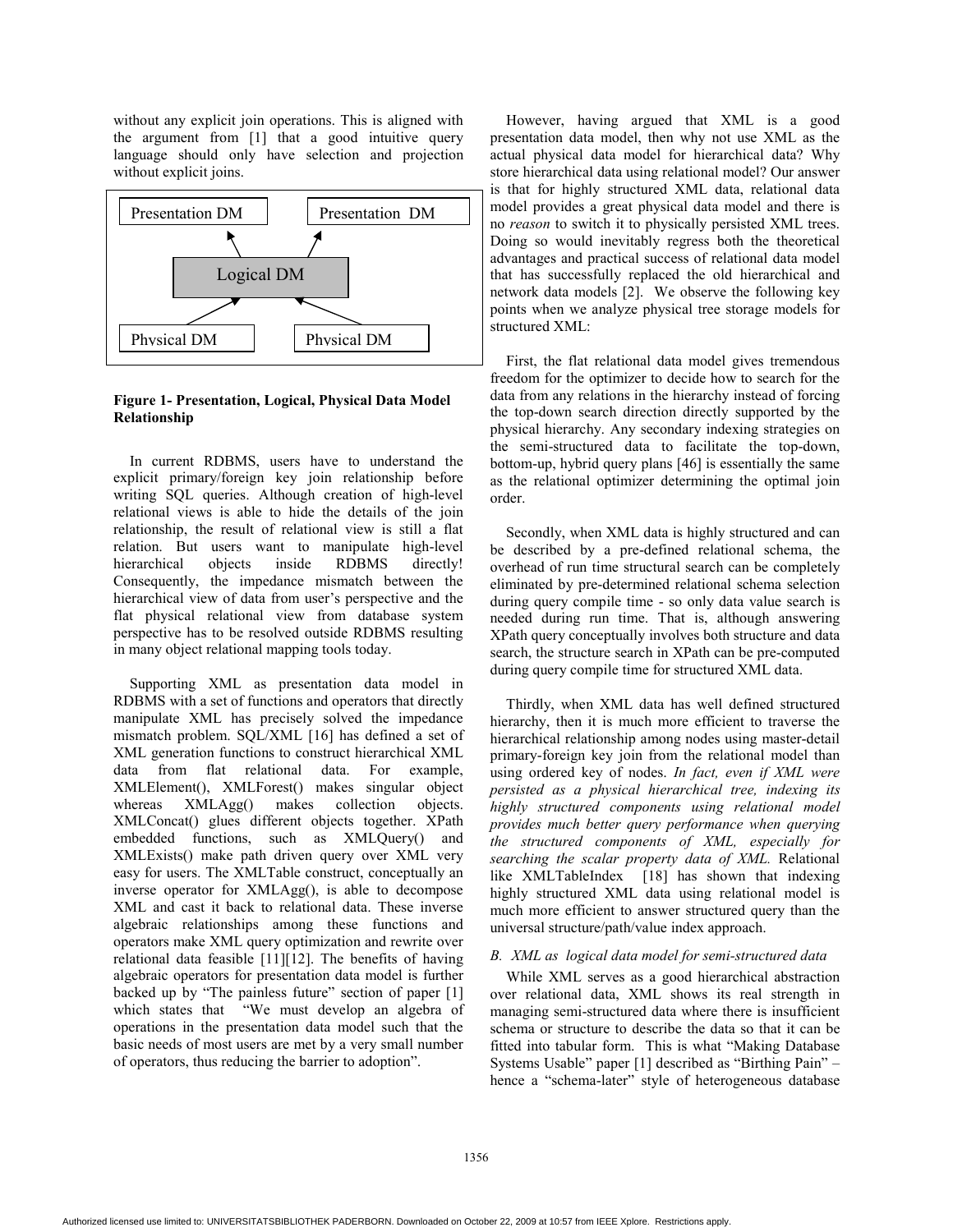design is needed. Supporting both structure and value search during run time allows users to be able to still query their data while the schema of the data is not fully known. Paper [3] has outlined some of the key aspects of querying semi-structured data.

Although relational database system can be leveraged to support both structure and data search when all attributes of an entity are not known in advance or there are too many nullable attributes resulting in sparsely populated table [7][8], we argue that various techniques to support these use cases, such as vertical schema approach [4][7], Entity Attribute-Value model [8], interpreted storage format for sparse datasets [5][6], essentially advocate the same underlying idea that we need a data model to support both structure and data query at run time because data and structure cannot be separated out cleanly. XML is the appropriate logical data model for these use cases. The interpreted storage model [5] is very similar to binary XML format presented in [13]. *In both approaches, data and structure are interpreted together at run time.*

Beyond the flexibility of representing sparse data as XML, the wild card query construct and child-ordescendant query construct expressed in XPath steps essentially embrace the concept of searching structures without knowing all the details of the structure in advance. This implies the underlying data model has to be able to co-locate both the structure and data so that they can be searched together at run time instead of storing structure separately into meta-data catalog in the relational model. Although such style of query may not be as efficient and precise as highly structured XML data, it is still the best approach for querying XML without knowing structures in advance. Furthermore, the use of keyword search within XPath/XQuery [21] is a unique strength of XML. Traditional keyword search can only search for keywords within a document. With the hierarchical model of XML, we can also find the *context* of keyword occurrences and also find the hierarchical relationships among these contexts. In [9], although not explicitly using XML data model, the idea of combining structure and keyword search for heterogeneous data is promoted.

Finally, unlike schema in relational data that is used for defining the table structures for holding the data, the XML schema used in many XML applications is designed for data validation. Therefore, although relational schema is compact and small compared with its data size, XML schema is quite large, evolving and appears to be 'over designed' from the classical entity-relational design in the relational model. Therefore, the meaning of schema in XML world is different enough that we have to separate the notion of the *query schema* from the *validation schema*. The XML schema is used for data validation

whereas the query schema is used for indexing the data. In many use cases, the XML schema may be absent, however, the query schema, which is used for indexing the data, can be derived from the data guide. In this way, the indexing size for XML can be compact instead of bloated.

#### *C. XML as physical data model for document repository*

Besides being a hierarchical presentation data model for relational data, XML is also an ideal physical data model for document and content repository. In the content world, the basic high level concepts are files, documents, folders and repositories instead of rows, columns, tables in relational model. Folders and documents have a named path and system assigned identifiers. Folders and documents are located through directory path mechanism instead of row ids. The direct manipulation of content data is often associated with protocols, such as FTP, HTTP, NFS, WebDAV associated with drag and drop interface instead of SQL languages. Document versioning and being able to manipulate multiple versions of the same document are more common. *It is more natural to manipulate coarse-grained document fragments instead of fine-grained relational cells*. Having direct support for these high level document concepts in RDBMS via XML makes RDBMS more usable for content users [34].

XQuery and XSLT are the most natural declarative languages to manipulate document content replacing the imperative DOM and SAX APIs and substantially more powerful than SQL for this usecase.

## *D. XML as an abstract type*

ANSI SQL/XML defines XMLType as a built-in datatype in the RDBMS [16]. However, unlike other RDBMS datatypes, XMLType is an abstract datatype that has several standard query languages, such as, XQuery/XPath/XSLT and SQL/XML, to process it. The physical storage model can be changed without affecting application queries which process XML data via XQuery, XPath, XSLT and SQL/XML languages. The change in storage and/or indexing model for XML does not change the functionality but may impact query performance. As we have discussed in all the previous use cases, there is no "one-size-fits-all" storage and index model for XML that can deliver best query performance for all XML use cases. *This is similar to the situation in pure relational database design where the optimal physical data layout is dependent on all the queries used in the application use cases.* For example, traditionally the choice of data normalization and de-normalization has to be considered when designing OLTP and decision support application use cases. Recently, paper [35] argues that column based storage can improve the performance of data warehouse queries significantly compared to the classical relational row storage model.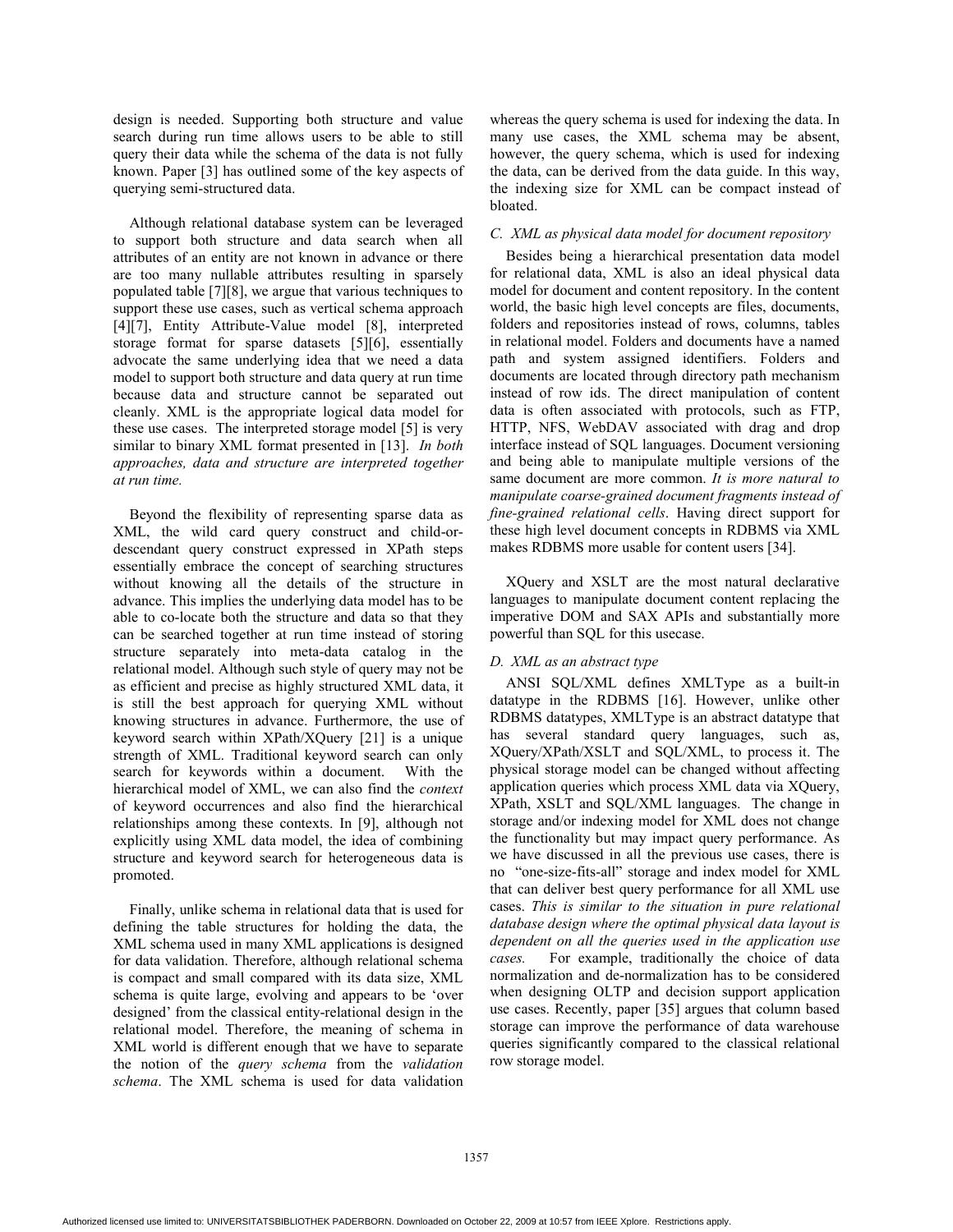Using XML as an abstract type allows user to alter the storage model of XML without changing any applications. For example, users may start with object relational storage of XML for highly structured XML data and later on evolve it into hybrid or binary XML storage as the XML data evolves to have more unstructured content. On the other hand, users may start with binary XML storage model and create (relational-like) XMLTable indexes to index structured components of the XML data as the XML structure is discovered. However, regardless of the changes in XML storage and indexing strategies, application queries do not have to be changed at all. That is, XML queries over XMLType abstraction are supposed to be **'write once and run everywhere'**[54]. Figuring out the right storage and index models for XML should be the job of a "storage wizard". Paper [43] describes an approach of building schema advisor for hybrid relational-XML DBMS. Although the advisor technique is appropriate, however, exactly what business data should be stored in a relational tables and what should be stored as XML tree is the choice of physical model. It can be hidden if we model the business data as the logical XMLType. With this approach, when the business data characteristics changes, for example, a performance critical element is later on identified as an element with many variations so that its storage has to move from the relational table storage to XML tree storage, the query over such elements does not change at all. Figure 2 shows XMLType serving as an interface type abstraction between XML languages with its multiple underlying storage and indexing mechanisms.



## **Figure 2 - XMLType Abstraction**

Having discussed the value of XML in DBMS, we now discuss the improvements that are needed for XML processing.

#### IV.IMPROVEMENTS AND CHALLENGES FOR XML PROCESSING

#### *A. The need for light-weight typing system for XQuery*

XML schema provides a very rich and complex set of functionality. It is a good mechanism to express validation rules for wide variety of XML data. However, it is too cumbersome to be used as a typing mechanism for XML programming languages, such as XQuery and XQueryP [44]. When using XML programming languages for general purpose computation, users prefer a light-weight mechanism of defining datatypes primarily for scalar values of the leaf nodes of an XML tree instead of having to define a full schema for the entire XML tree. Furthermore, in many common usecases, users prefer to able to define anonymous type structures to group relevant fields without having to define an XML schema and having it imported into the system before it can be used. Therefore, we believe that it would be more useful for languages such as XQueryP[44] to introduce a lightweight and convenient way of defining types for XML instead of relying on XML schema. XML schema is a good validation language for XML. However, a general purpose XML programming language needs a simple typing mechanism. We propose that XQuery and XQueryP take the XML Schema Part 2 definitions for all the basic built-in types, such as *xs:integer, xs:string, xs:date,* etc as the base types and then develop a lightweight mechanism to define structure and class types on these built-in types.

#### *B. Document links in XQuery*

As we had discussed in section 2.3, XQuery currently does not provide adequate data model and query functions and operators to support *querying link based XML documents*. As real world XML documents are often compound documents with Xlinks to weave different components of documents together, XQuery needs basic function support to traverse XML documents linked through XLink mechanism. Similar to the object reference and de-reference concepts in object relational DBMS [19], XQuery needs to extend its data model and functions with document reference and de-reference concepts so that it can manage a graph model of XML documents instead of the current tree model [40]. Defining, managing and querying links between XML documents shall be the first class citizen construct in XQuery. There are basically two types of relationships among entities in relational model. The first relationship is master-detail, one-to-many hierarchical relationship. The second relationship is many-to-many linking relationship among entities. With XML model, the hierarchical relationship is built-in, however, the many-to-many linking relationship represented by XLink needs to be natively expressed in XQuery.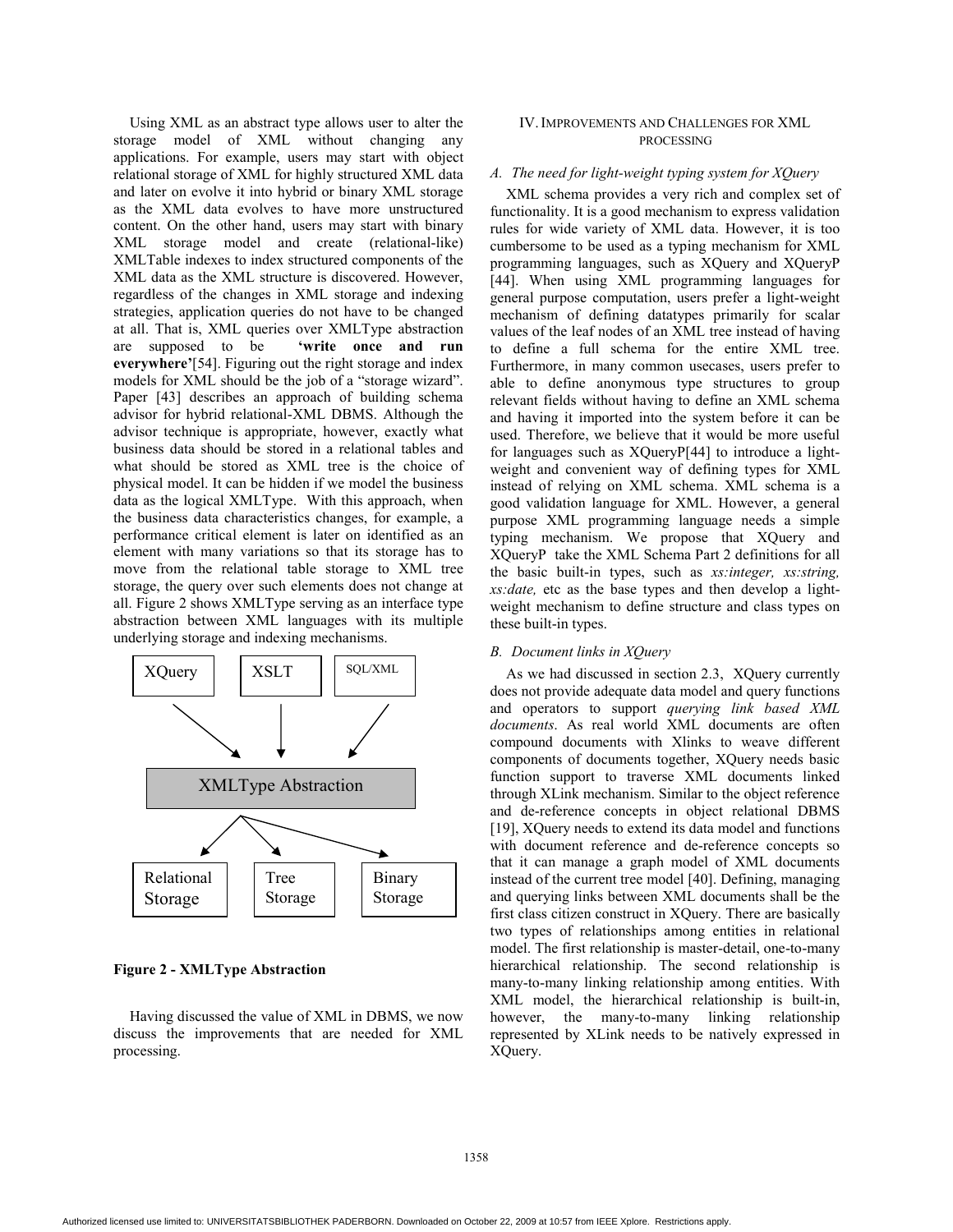A common usecase involves evolving the XML representation of an object from being nested within a parent document to becoming a standalone full-fledged document itself. E.g. in the first version of the application, the customer information is nested within Order documents. In a later version of the same application, the customer details are normalized into a separate Customer document. The new Order documents now contain a link to Customer document. To minimize impact to existing applications, it is desirable to shield navigation operations from this evolutionary change. We are evaluating the use of a new XPath axis (child-or-deref) that traverses to the child element (if nested) or traverses the link (if linked). Uniform use of this axis reduces the impact to applications in face of many evolutions.

#### *C. Optimization of general purpose XML languages*

There has been much discussion about the "impedance mismatch" problem between the SQL, Java/.NET and XML models. The benefits of a single data model and language across all tiers are generally accepted. However, previous efforts to accomplish them from different directions have not succeeded.

XQuery is more general than SQL and is able to support both data query and data transformation. With the scripting extension of XQuery into XQueryP [44], the XQuery/XQueryP can potentially be the universal programming language to integrate data, logic and presentation into a single platform, XQuery/XQueryP can then be the integrated language for XML data query, transformation and programming. Such integration enables user to write a single **holistic** program without thinking about the (artificial in our opinion) boundary *between declarative query and imperative procedure portions.* Today, separating imperative and declarative logic is mandatory when embedding SQL into host programming languages. Even for the case of SQL PSM (such as Oracle PL/SQL), users have to somewhat demarcate between SQL and procedural logic. Therefore, contrary to the observation from paper [45] that SQL and XQuery have the same level of expressiveness, XQuery/XQueryP can fundamentally blur the boundary between data query and procedural program. However, this does raise a major challenge.

Traditional query languages, such as SQL, are based on iterator lazy evaluation model with index probe and materialized view matching to scale to large size data sets. Traditional programming languages, such as C/Java, are based on imperative eager evaluation model. Transformation languages, such as XSLT, are based on template matching model. As XQuery/XQueryP integrates all of these together, the optimizer needs to determine when eager evaluation should be used and when lazy evaluation strategy should be used and achieve the balance between the two. **Optimizing general** 

**purpose XML languages so that the conversion between the declarative and imperative logic is automatically handled in a cost based manner is not a simple exercise.** For example, users may program the logic of child or descendant node search using recursive functions and the language optimiser should consider rewriting such recursive functions into child or descendant XPath expression so that the underlying path index might be leveraged. *These challenges require cooperation between the database and programming language communities* [53].

#### *D. Storage and index advisor for XML*

As discussed in section 3.4, XML is a good abstract type to model data, however, the physical storage and index for XML depends on the actual XML usecases and their set of workload queries [26]. Figure 4 shows a quadrant diagram for various XML physical storage and indexing models for data centric XML having embedded structured component and unstructured content, document centric XML having embedded structured component and unstructured content. As evidenced in RDBMS, automatically figuring out the physical designs, such as indexes, materialized views, horizontal partitioning, denormalization, column store [35] strategies, for a given work load is an interesting challenge. Recent industrial efforts for automatic storage and index advisor in relational applications are discussed in [48, 49, 50]. We expect similar efforts and research opportunities for processing XML workloads. Paper [47] shows that for schema based relational mapping, there is a cost based approach to find the best mapping solution for an XML query workload. With schema and non-schema based XML and universal structure, value, path and relational XMLTable indexing strategies for XML, there are many cost based choices to optimize the physical design of XML for given XML query loads.

| Primary Content | <b>Embedded</b>          | <b>Embedded</b>     |  |
|-----------------|--------------------------|---------------------|--|
| Vs              | <i>Structured</i>        | <b>Unstructured</b> |  |
| Embedded        | Component                | Content             |  |
| Content         |                          |                     |  |
| Centric<br>Data | Structured               | Structured          |  |
| XML             | storage                  | with<br>storage     |  |
|                 |                          | path/value index    |  |
|                 |                          | unstructured<br>on  |  |
|                 |                          | content             |  |
| Document        | Tree/binary              | Tree/binary         |  |
| Centric XML     | with<br>storage          | with<br>Storage     |  |
|                 | XMLTable index           | path/value/text     |  |
|                 | structured<br>$\alpha$ n | Index               |  |
|                 | component                |                     |  |

## **Figure 3 – Quadrant Diagram for XML storage/index model**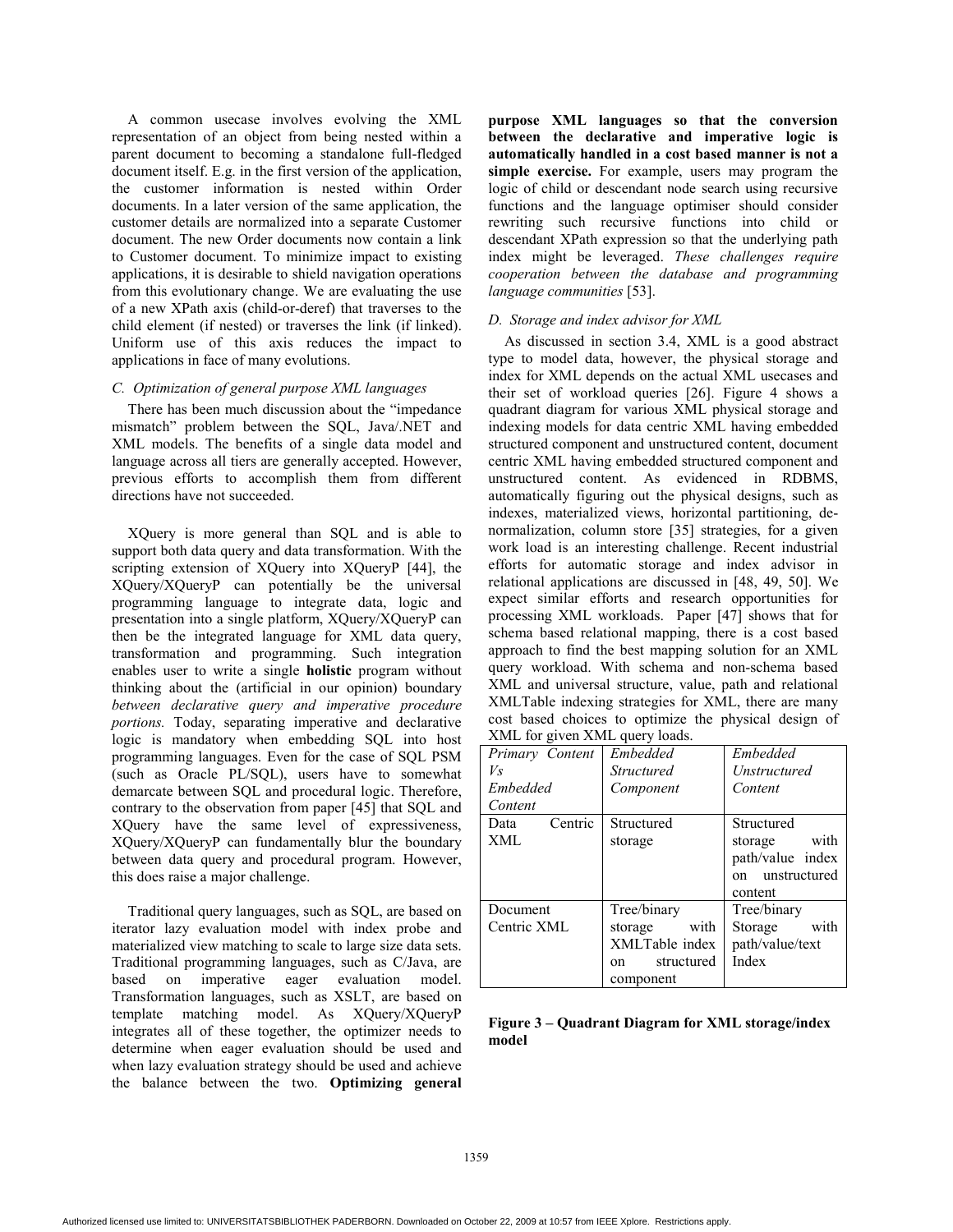#### V. EMPIRICAL DATA FOR XML DB APPLICATIONS

This section presents the empirical data that we have gathered from various XML DB application use cases. The data is aggregated from about 30 different real-world customer applications. Specifically we present the empirical query and schema complexity for the different scenarios.

## SQL/XML Generation Function

SQL/XML generation functions are commonly used to generate XML from relational data. This is the usecase that we discussed in section 2.1. Table3 shows the average number of SQL/XML generation functions used and the average depth of hierarchical tree generated in one such query.

| Average Number of SQL/XML   Average depth of hierarchical |                                        |
|-----------------------------------------------------------|----------------------------------------|
| generation                                                | functions tree generated in one query  |
| XMLForest,<br>(XMLElement,                                | $using$ $XMLAgg()$<br>with             |
| XMLConcat)                                                | used in one correlated scalar subquery |
| query                                                     |                                        |
| -28                                                       |                                        |

#### **Table 2 – SQL/XML generation function data**

#### Relational View using SQL/XML XMLTable Construct

It is common to query XML relationally by defining multiple XMLTable views. This is for usecase where XMLTable relational view is used to query XML relationally discussed in section 2.2. Table 3 shows the average number of relational columns projected in XMLTable construct and the chaining depth of XMLTable construct. The XMLTable chain corresponds to traversal of the XML hierarchy. The average XMLTable chain depth is 4 shown in table 4 and the hierarchical generation depth is 5 shown in table 3. These two data correlations indicates the average hierarchical depth of XML is 4 to 5.

| Average              | Number | of Average | number                            | οf |
|----------------------|--------|------------|-----------------------------------|----|
| relational           |        |            | columns   XMLTable chain depth to |    |
| projected out of XML |        |            | iterate over XML hierarchy        |    |
| 20                   |        |            |                                   |    |

## **Table 3 – XMLTable relational view qry data**

## XQuery

Paper [51] classifies XQuery into six layers: Simple XQBE, Core XQBE, Full XQBE, View XQBE, Arbitrarily nested XQuery, XQuery with user defined functions and types. Paper [51] concludes that the first four XQuery layers covering 80% to 90% user's needs. Table 5 shows the percentage of different XQuery layers used in data centric XML usecases from our observation.

| XQuery Layer | Percentage |
|--------------|------------|
| Simple XOBE  | 37%        |
| Core XOBE    | 12%        |

| <b>Full XOBE</b>          | $11\%$ |
|---------------------------|--------|
| View XQBE                 | 19%    |
| Arbitrarily nested XQuery | 12%    |
| XQuery with user defined  | 9%     |
| functions & types         |        |

#### **Table 4 - Usage of XQuery Layer Data**

Our data is consistent with paper [51] conclusion. We also have the first four XQuery layers covering 80% of XQuery usecases with the first layer *simple XQBE* be the highest percentage among all layers and the sixth layer of *supporting user defined function and types* be the lowest percentage. The *View XQBE* is also quite popular. This makes sense because *let* clause is very handy to define variables that can be referenced multiple times in the subsequent query. However, this observation is only true for *XQuery over data centric XML*. For *document centric XQuery applications*, usage of XQuery user defined functions and sequence data type operations are very common. Document centric XQuery are usually associated with XQuery modules and user defined functions. For document centric XML applications, average number of lines for XQuery user defined functions is *21 lines* with average *124 user defined functions* defined within an average of *22 modules*. Therefore, it only makes sense to divide XQuery into layers for data centric XML applications. For document centric XML applications, XQuery has been leveraged to its full strength and capability.

Paper [51] asserts that XPath as the basic query language is not sufficient due to the lack of support for tag construction. However, we find that with SQL/XML generation functions, it is common for users to use XPath only in SQL/XML XMLExists() to qualify XML documents or document fragments, XMLQuery() to extract document fragments and then use SQL/XML generation functions to construct XML results instead of using XQuery constructor functions. However, again such XQuery usage pattern is more applicable to data centric XML applications. For document centric XML applications, using pure XQuery without SQL/XML dominates the usecases.

#### VI.LESSONS LEARNT

Our experience in developing XML DB systems and studying customer XML applications as discussed in section 2 clearly show that there are two classes of XML database applications: data centric and document centric XMLDB applications. Although both kinds of XML share the same logical tree data model, their physical data model ought to be different for efficient query performance and compact data storage. There is no 'onesize-fit-all' solution for XML database based applications. The application developer needs to be aware of the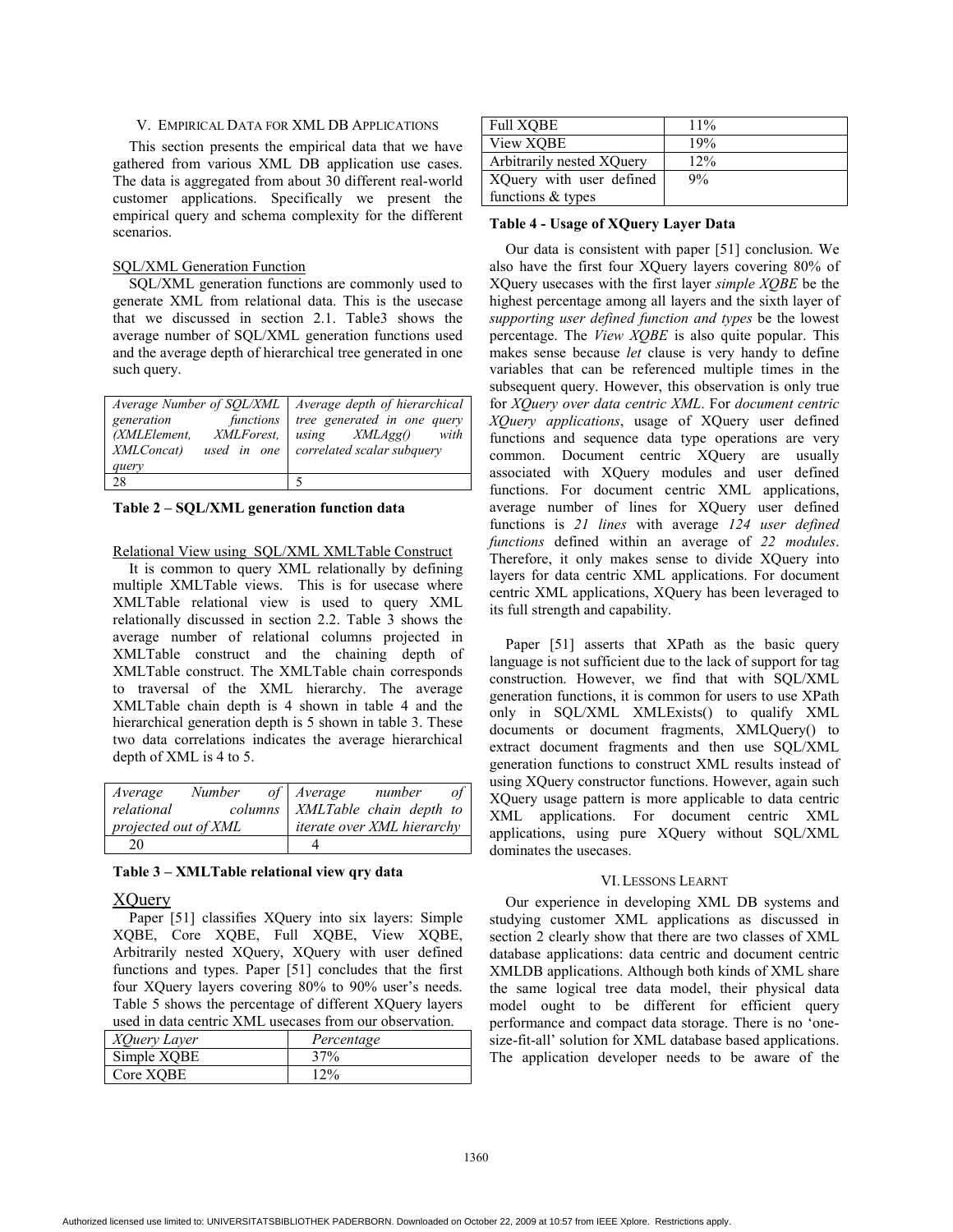differences so that they can use the appropriate XML storage and index techniques.

In data centric XMLDB applications, the structure of the XML is relatively static so that it can be statically separated from the data into a relational schema. E-R model [52] is powerful enough to express the hierarchical tree-based data model. Therefore, the storage of the structure and data does not have to be physically clustered. Separating structure into relational schema that is shared by all the data leads to best data storage compactness. XPath/XQuery over data centric XML can be optimised as SQL query over the data in the relational schema. There is no need to index the structure, only data needs to be indexed. Query over data centric XML only needs to search data during run time because the structure is treated as metadata and "searched" during query compilation time. This leads to the best query performance. For such data centric XMLDB applications, defining a hierarchical XML view over relational DB model makes sense and all the mature relational DB technologies can be fully leveraged.

In document centric XMLDB applications, the structure of XML is dynamic so that it is not possible to separate structure cleanly from the data. Therefore, structure and data for document centric XML has to be physically clustered. Both structure and data has to be indexed. XPath/XQuery over document centric XML has to search both structure and data during run time. This includes matching ad-hoc XPath element names and sequence types during run time. For such applications, a native tree or binary physical storage of XML documents with path-value text index makes sense. The path index allows users to do wildcard search, descendant search efficiently. Value index allows user to discover data values without knowing its containment structures. Full text index over XML allows user to do classical full text search without knowing its structure. Furthermore, sparse structure within document centric XML can be indexed by XMLTable style of XMLIndex [18].

#### VII. CONCLUSIONS

In this paper, we have demonstrated the value of XML in database system by reviewing various XML use cases in XML data management systems. As paper [2] reviews the data model evolution history in the database community and urges people not to repeat history by recycling data models, it is evident that people tend to equate the presentation data model with the underlying physical data model despite the fact that logical and physical data model independence is well known principle in RDBMS. We believe that the temptation of making the presentation data model the same as the physical data model is the source of the problem. We argue that with the introduction of the concept of presentation data model and the clear separation and independence among presentation, logical and physical data models, XML data model is not regressing the relational data model but rather complementing relational data model with its hierarchical expressive power for structured data. Relational data model remains a simple but powerful building block for many other high-level presentational data models. Hierarchical and network data models can be built on top of the relational model. However, in some cases, *materializing the presentation data model as aggregated physical data model has its merits when the retrieval and manipulation of the aggregated data model as a unit is required*. This is similar to the field of Organic Chemistry that although all chemical compounds can be decomposed into atoms, working with high level chemical compounds, such as sugar, protein, lipid, as an abstraction are very useful in life science. *Our lesson from XML is not to repeat history by positioning XML data model as a replacement of relational data model but rather as a presentation data model for structured relational data.*

Furthermore, we show that XQuery has more expressive power than SQL. For structured XML that can be modelled as hierarchical view over relational data, XQuery with native XPath construct gives more hierarchical expressive power than SQL. For semistructured data, content centric document data, making XML data model as the logical data model has its merits. XQuery/XQueryP languages are superior to SQL in coping with semi-structured data: it allows both structure and data search simultaneously while the document structure is unknown in advance. The concept of being able to do search without defining schema is a major milestone compared with the rigid schema-first relational world. Being able to integrate declarative data query, imperative programming and transformation logic using a single language is a major improvement over current solutions of separating query and procedural logic artificially. We are living in an interesting time for data management. The value of XML in data management system is not to repeat the data model history but rather address problems that challenge the limits of the current state of art relational solution. Our product experience shows an optimistic view of XML applications in database community. However, *understanding and classifying XML application into different categories so as to use the proper XML storage, index and processing techniques is crucial to deliver the value of XML in database management.*

## VIII. REFERENCES

- [1] H. V. Jagadish, A. Chapman, A. Elkiss, M. Jayapandian, Y. Li, A. Nandi, C. Yu: "Making Database Systems Usable". SIGMOD 2007.
- [2] M. Stonebraker, J.M. Hellerstein: "What Goes Around Comes Around<sup>"</sup>

http://mitpress.mit.edu/books/chapters/0262693143chapm1.pdf

[3] S. Abiteboul: Querying Semi-Structured Data. ICDT, 1997, 1996.